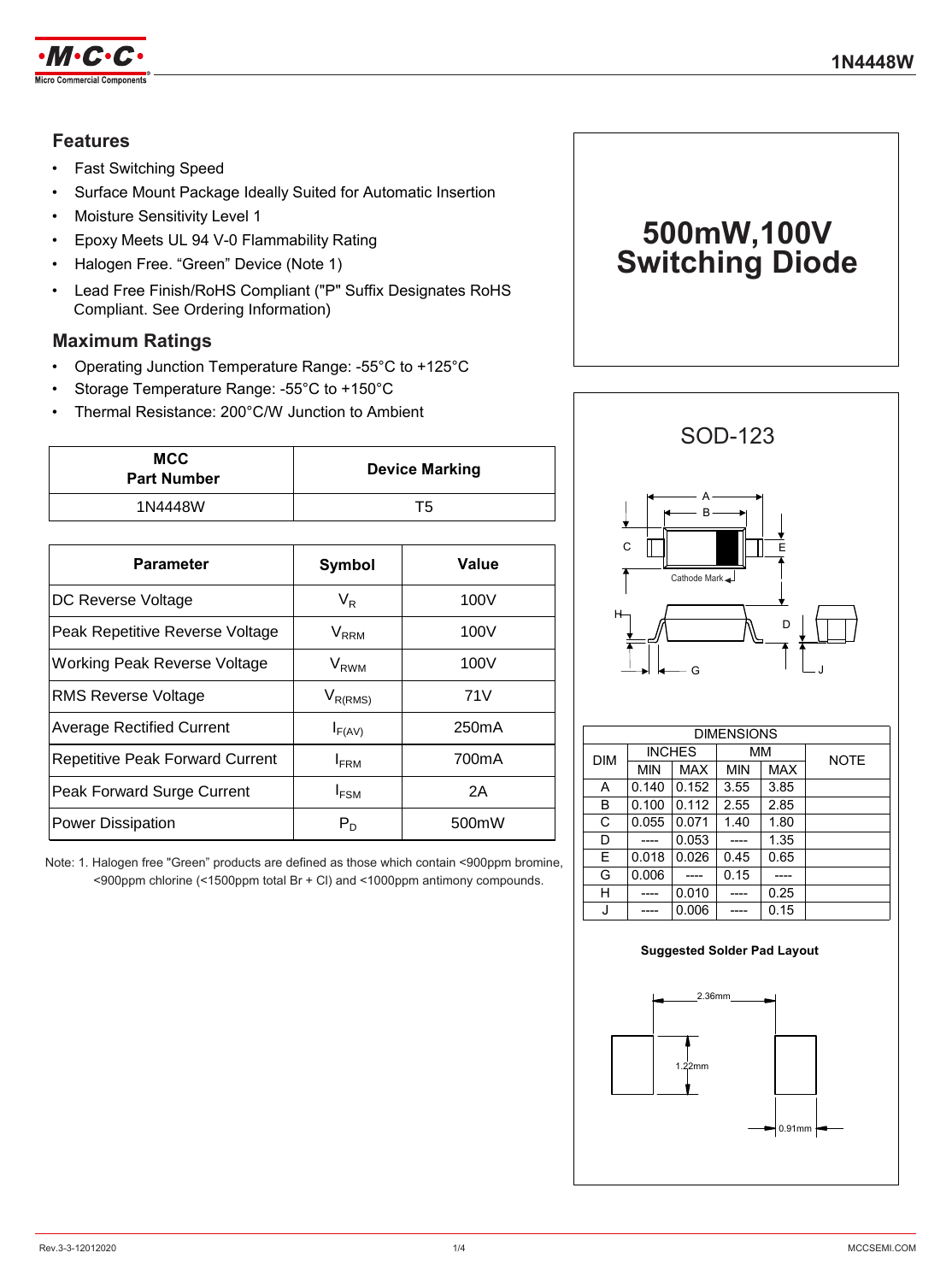

## **Electrical Characteristics @ 25°C (Unless Otherwise Specified)**

| <b>Parameter</b>                | Symbol      | <b>Conditions</b>                                                            | Min. | Typ. | Max. | <b>Units</b> |
|---------------------------------|-------------|------------------------------------------------------------------------------|------|------|------|--------------|
| Reverse Breakdown Voltage       | $V_{BR}$    | $I_R = 100 \mu A$                                                            | 100  |      |      | V            |
| <b>Forward Voltage</b>          | VF          | $I_F = 100mA$                                                                |      |      |      | V            |
| <b>Reverse Current</b><br>$I_R$ | $V_R = 20V$ |                                                                              |      | 25   | nA   |              |
|                                 |             | $V_R = 20V$ , T <sub>J</sub> =150°C                                          |      |      | 50   | μA           |
|                                 |             | $V_R = 75V$                                                                  |      |      | 2.5  | μA           |
| Junction Capacitance            | $C_{J}$     | $V_R = 0V$ , f = 1MHz                                                        |      |      | 4    | pF           |
| Reverse Recovery Time           | $t_{rr}$    | $I_F=I_R=10mA$ ,<br>$I_{rr} = 0.1 \times I_R$ , R <sub>L</sub> =100 $\Omega$ |      |      | 4    | ns           |

\* Pulse Test: Pulse Width 300 μsec, Duty Cycle 2%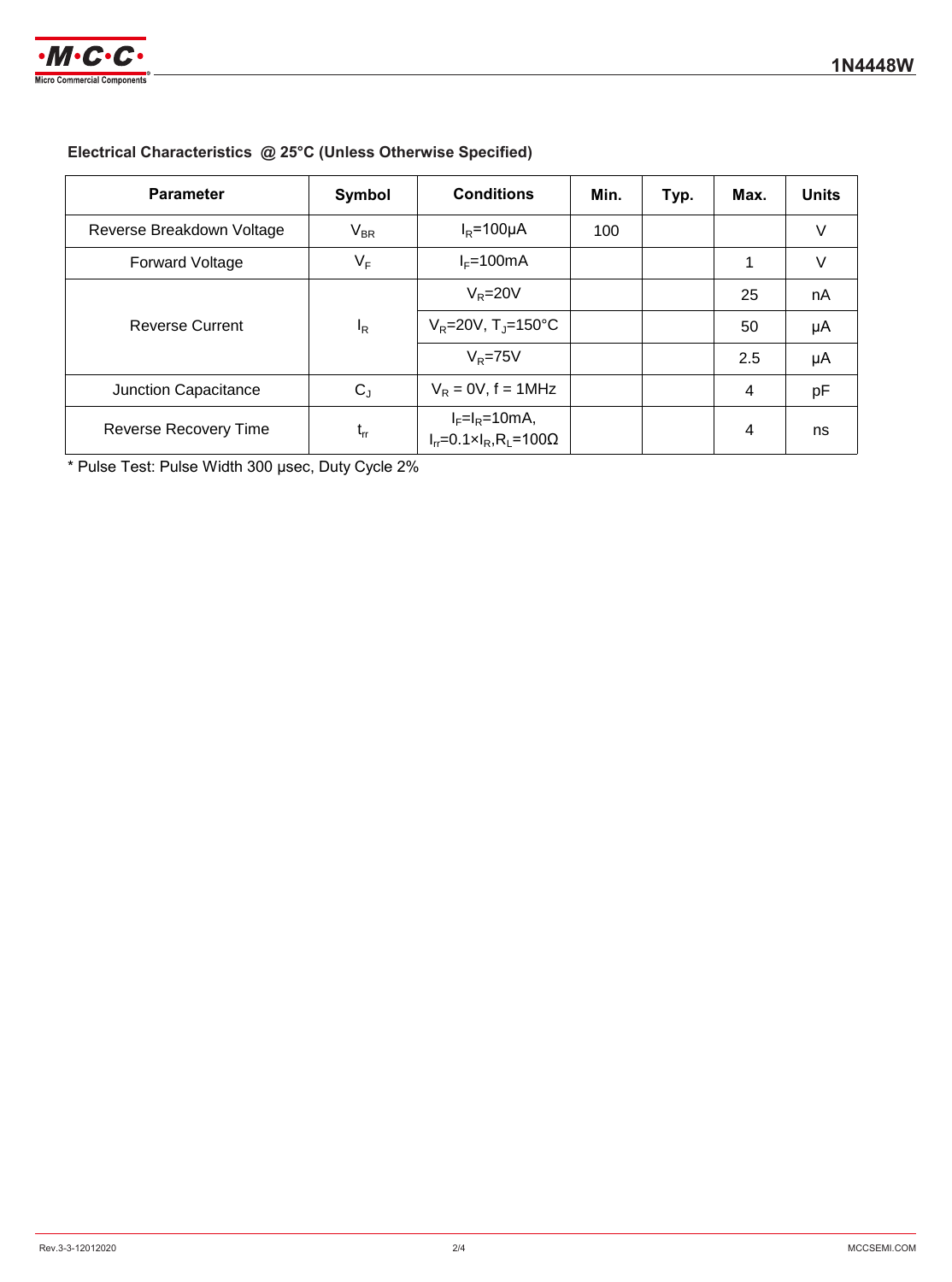

# **Curve Characteristics**



Fig. 1 - Typical Instantaneous Forward Characteristics

Fig. 2 - Typical Reverse Leakage Characteristics



Fig. 3 - Power Derating Curve